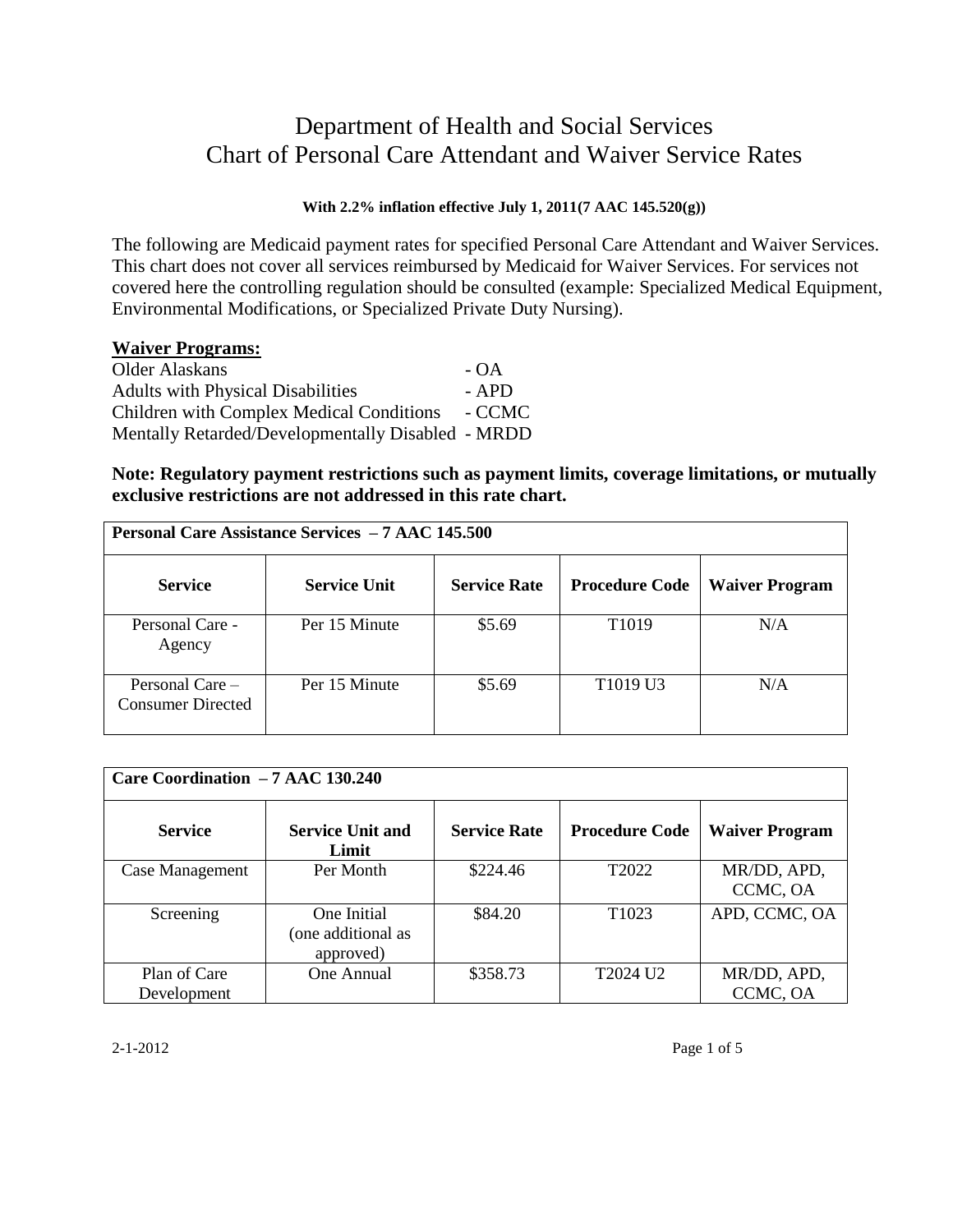|  |  |  |  |  |  | With 2.2% inflation effective July 1, 2011(7 AAC $145.520(g)$ ) |
|--|--|--|--|--|--|-----------------------------------------------------------------|
|--|--|--|--|--|--|-----------------------------------------------------------------|

|                                  | Nursing Oversight and Care Management - 7 AAC 130.235                                      |                     |                                  |                              |
|----------------------------------|--------------------------------------------------------------------------------------------|---------------------|----------------------------------|------------------------------|
| <b>Service</b>                   | <b>Service Unit</b>                                                                        | <b>Service Rate</b> | <b>Procedure Code</b>            | <b>Waiver Program</b>        |
| Oversight and Care<br>Management | Per $15$ minute $-$<br>local (service<br>within 200 miles<br>of provider)                  | \$20.87             | T <sub>1016</sub> U <sub>2</sub> | CCMC,<br>MR/DD, APD-<br>W/DD |
| Oversight and Care<br>Management | Per $15$ minute $-$<br>non-local<br>(recipient greater<br>than 200 miles<br>from provider) | \$52.82             | T <sub>1016</sub> U <sub>4</sub> | CCMC,<br>MR/DD, APD-<br>W/DD |

Note: Non-local (greater than 200 miles) means the provider must travel to the recipient in excess of 200 miles.

#### **Residential Supported Living (RSL) – 7 AAC 130.255 - Non- State Government owned and operated provider**

| $     -$               |                     |                     |                       |                       |
|------------------------|---------------------|---------------------|-----------------------|-----------------------|
| <b>Service</b>         | <b>Service Unit</b> | <b>Service Rate</b> | <b>Procedure Code</b> | <b>Waiver Program</b> |
| RSL - 5 or fewer beds  |                     |                     |                       |                       |
| $per$ EIN*             | Per day             | \$134.67            | <b>T2031 UR</b>       | OA, APD               |
| RSL - 6 to 16 beds per |                     |                     |                       |                       |
| $EIN^*$                | Per day             | \$138.64            | <b>T2031 US</b>       | OA, APD               |
| RSL - 17 or more beds  |                     |                     |                       |                       |
| $per$ EIN*             | Per day             | \$147.97            | T <sub>2031</sub>     | OA, APD               |
| <b>RSL</b>             | Per day             | \$327.04            | T2031 TG              | OA, APD               |
| Acuity Add-on **       |                     |                     |                       |                       |

\*EIN is the providers Employer Identification as issued by the Internal Revenue Service. The providers residential assisted living beds must be added to determine their total.

**\*\*** Per 7 AAC 130.267 requires the recipient receive dedicated 1 to 1 staffing care 24 hours per day.

| Residential Supported Living (RSL) – 7 AAC 130.255 - State Government owned and operated<br>provider |                     |                     |                       |                       |
|------------------------------------------------------------------------------------------------------|---------------------|---------------------|-----------------------|-----------------------|
| <b>Service</b>                                                                                       | <b>Service Unit</b> | <b>Service Rate</b> | <b>Procedure Code</b> | <b>Waiver Program</b> |
| <b>RSL</b>                                                                                           | Per day             | \$147.97            | T <sub>2031</sub>     | OA, APD               |
| <b>RSL</b><br>Acuity Add-on **                                                                       | Per day             | \$327.04            | T2031 TG              | OA, APD               |

**\*\*** Per 7 AAC 130.267 requires the recipient receive dedicated 1 to 1 staffing care 24 hours per day.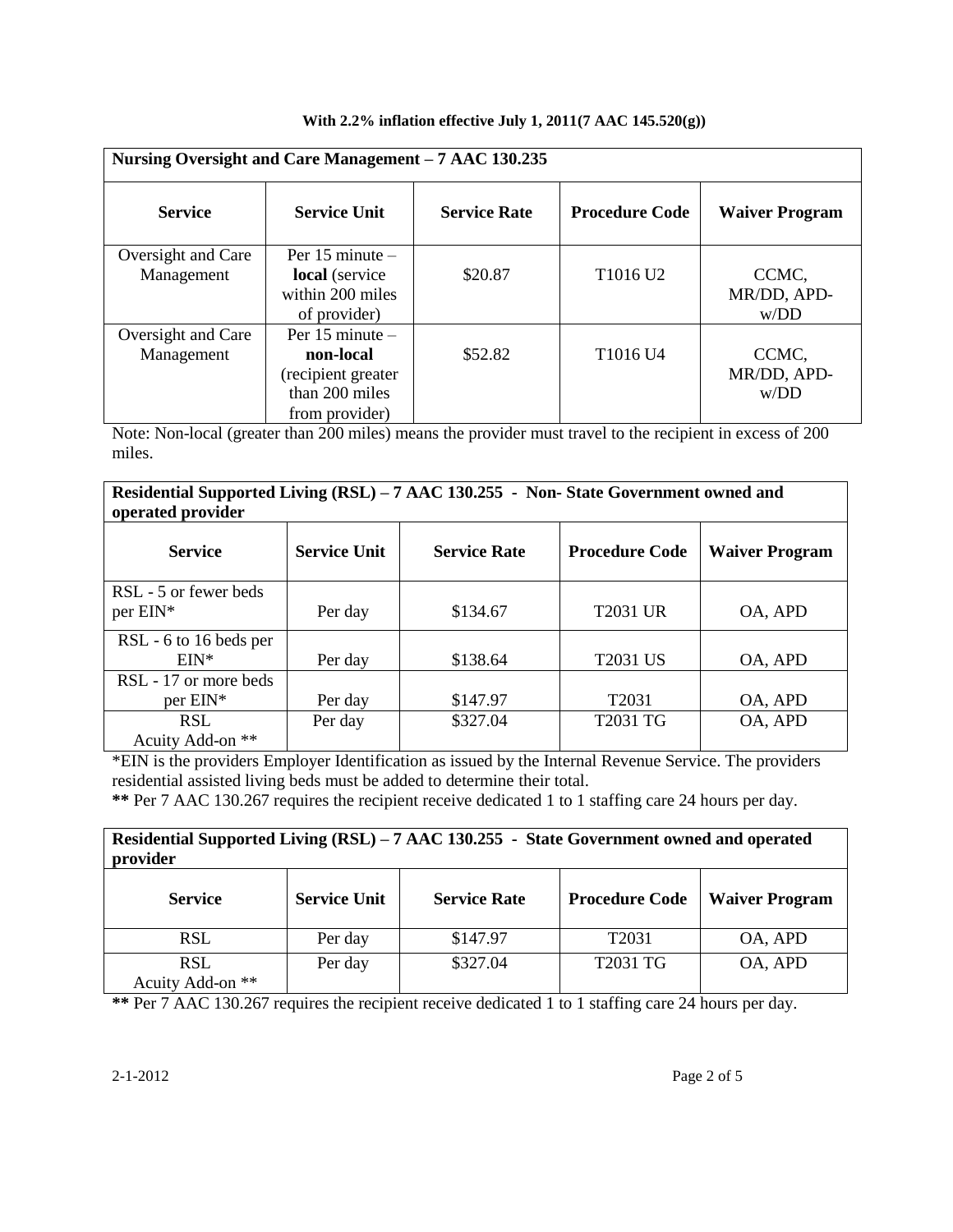| Residential Habilitation - 7 AAC 130.265             |                            |                     |                       |                            |
|------------------------------------------------------|----------------------------|---------------------|-----------------------|----------------------------|
| <b>Service</b>                                       | <b>Service Unit</b>        | <b>Service Rate</b> | <b>Procedure Code</b> | <b>Waiver Program</b>      |
|                                                      |                            |                     |                       |                            |
| <b>Family Habilitation</b><br>– Adult                | Per Diem                   | \$111.80            | S5140                 | MR/DD, APD                 |
| Shared Care - Adult                                  | Per Diem                   | \$141.17            | S5140 U <sub>2</sub>  | MR/DD, APD                 |
| <b>Family Habilitation</b><br>– Child                | Per Diem                   | \$139.84            | S5145                 | MR/DD, CCMC                |
| Shared Care – Child                                  | Per Diem                   | \$207.33            | S5145 U2              | MR/DD, CCMC                |
| Group Home<br>Habilitation                           | Per Diem                   | \$295.39            | T <sub>2016</sub>     | MR/DD, APD,<br><b>CCMC</b> |
| Group Home<br><b>Habilitation Acuity</b><br>Add-on** | Per Diem                   | \$327.04            | T2016 TG              | MR/DD, APD,<br><b>CCMC</b> |
| Supported Living<br>Habilitation                     | Residential - 15<br>Minute | \$9.94              | T2017                 | MR/DD, APD,<br><b>CCMC</b> |
| In-Home<br>Habilitation                              | In home $-15$<br>Minute    | \$9.94              | T2017 U4              | MR/DD, APD,<br><b>CCMC</b> |

**With 2.2% inflation effective July 1, 2011(7 AAC 145.520(g))**

**\*\*** Per 7 AAC 130.267 requires the recipient receive dedicated 1 to 1 staffing care 24 hours per day.

|                                                        | <b>Intensive Active Treatment – 7 AAC 130.275</b>                                          |                     |                       |                                 |
|--------------------------------------------------------|--------------------------------------------------------------------------------------------|---------------------|-----------------------|---------------------------------|
| <b>Service</b>                                         | <b>Service Unit</b>                                                                        | <b>Service Rate</b> | <b>Procedure Code</b> | <b>Waiver Program</b>           |
| Time limited<br>intervention,<br>treatment, or therapy | Per $15$ minute $-$<br>local (recipient<br>within 200 miles<br>of provider)                | \$20.87             | T2034 U <sub>2</sub>  | CCMC,<br>$MR/DD, APD -$<br>W/DD |
| Time limited<br>intervention,<br>treatment, or therapy | Per $15$ minute $-$<br>non-local<br>(recipient greater<br>than 200 miles<br>from provider) | \$41.74             | T2034 U4              | CCMC,<br>$MR/DD, APD -$<br>W/DD |

Note: Intensive Active Treatment does not include services for routine and on-going behavioral challenges, or related to administration of care though training of staff. Non-local (greater than 200 miles) means the provider must travel to the recipient in excess of 200 miles.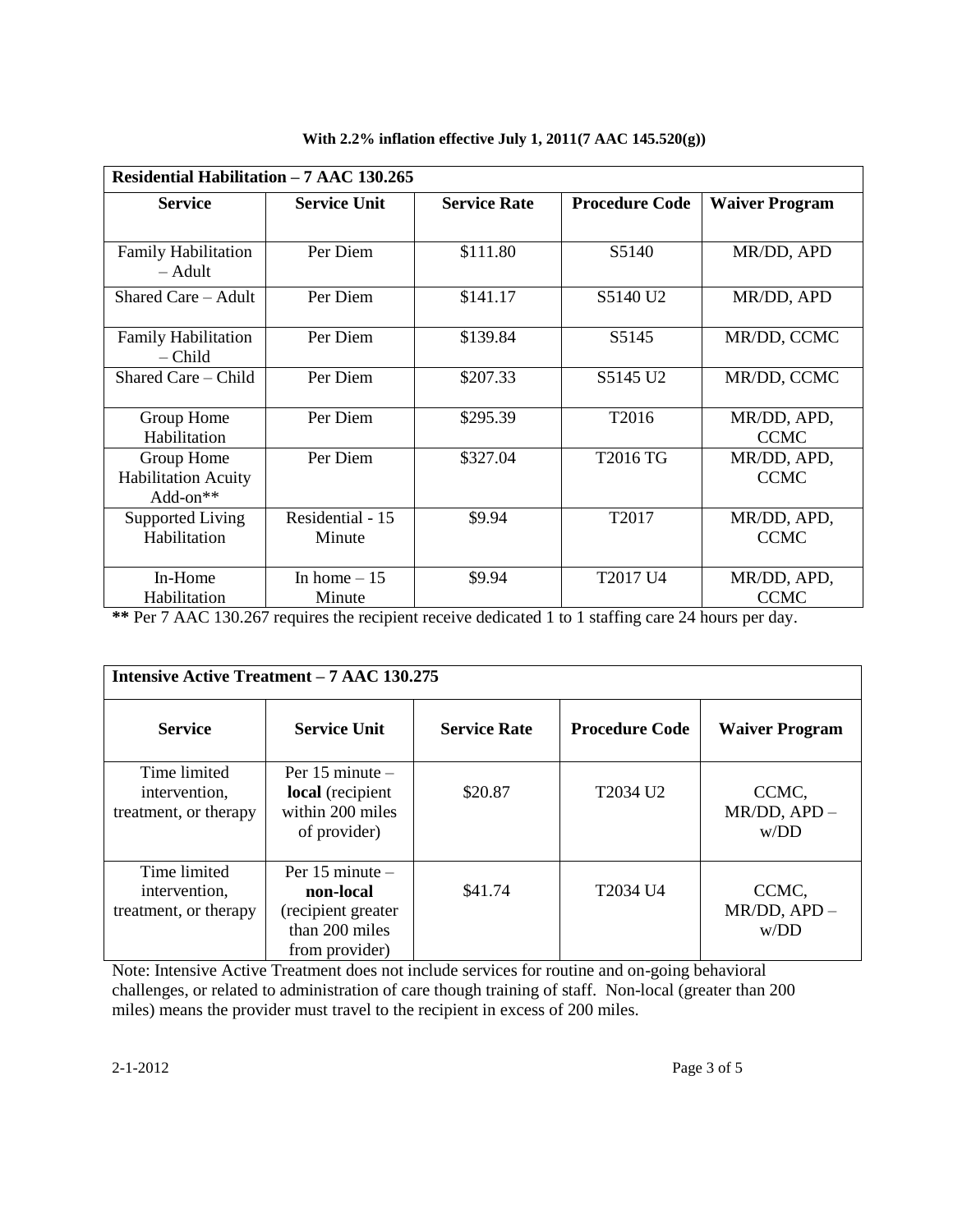| <b>Various</b>                                       |                                                     |                      |                       |                                      |
|------------------------------------------------------|-----------------------------------------------------|----------------------|-----------------------|--------------------------------------|
| <b>Service</b>                                       | <b>Service Unit</b>                                 | <b>Service Rate</b>  | <b>Procedure Code</b> | <b>Waiver Program</b>                |
| Day Habilitation<br>7 AAC 130.260                    | 15 Minute                                           | \$9.98               | T2021                 | MR/DD, CCMC,<br>$APD - w/DD$         |
| Supported<br>Employment<br>7 AAC 130.270             | 15 Minute                                           | \$11.31              | T2019                 | MR/DD, CCMC,<br>$APD - w/DD$         |
| Chore<br>7 AAC 130.245                               | 15 Minute                                           | \$6.24               | S5120                 | MR/DD, APD,<br>CCMC, OA              |
| <b>Adult Day Service</b><br>7 AAC 130.250            | Per Half Day                                        | \$58.81              | S5101                 | OA, APD wo/DD                        |
| Meals<br>7 AAC 130.295                               | Home Delivered<br>Per Meal                          | \$20.29              | S5170                 | MR/DD, APD,<br>CCMC, OA              |
| <b>Congregate Meals</b><br>7 AAC 130.295             | Per Meal                                            | \$19.72              | T2025                 | MR/DD, APD,<br>CCMC, OA              |
| Transportation<br>7 AAC 130.290                      | Per Trip-<br>Attendant or<br>Escort                 | \$13.74              | T2001                 | MR/DD, APD,<br>CCMC, OA              |
| Transportation<br>7 AAC 130.290                      | Per Trip up to 20<br>miles - Recipient              | \$13.74              | T2003                 | MR/DD, APD,<br>CCMC, OA              |
| Transportation<br>7 AAC 130.290                      | Per Trip greater<br>than 20 miles -<br>Recipient    | \$27.48              | <b>T2003 TN</b>       | MR/DD, APD,<br>CCMC, OA              |
| Transportation<br>7 AAC 130.290                      | Paratransit<br>provider Per Trip<br>- Recipient *** | \$27.48              | <b>T2003 CG</b>       | MR/DD, APD,<br>CCMC, OA              |
| Specialized private<br>duty nursing<br>7 AAC 130.285 | 15 minute<br><b>Nurse</b>                           | Per<br>7 AAC 145.250 | T1002U2               | $MR/DD + 2\overline{1}$ ,<br>APD, OA |
| Specialized private<br>duty nursing<br>7 AAC 130.285 | 15 minute<br>LPN/LVN                                | Per<br>7 AAC 145.250 | T1003U2               | $MR/DD + 21$ ,<br>APD, OA            |

### **With 2.2% inflation effective July 1, 2011(7 AAC 145.520(g))**

\*\*\* Paratransit providers defined under 49 CFR 37 Subpart F.

2-1-2012 Page 4 of 5